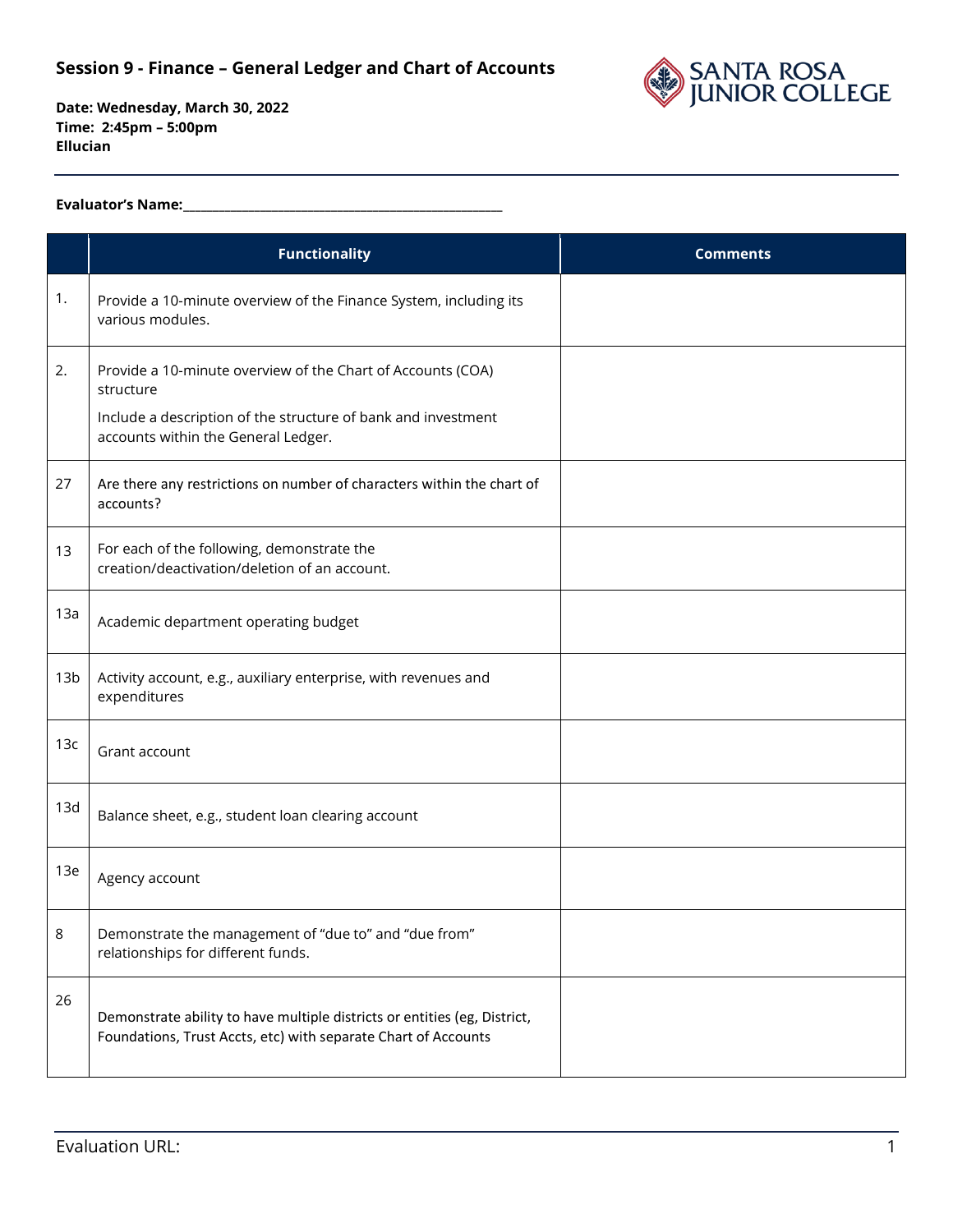

|    | <b>Functionality</b>                                                                                                                                                                                                               | <b>Comments</b> |
|----|------------------------------------------------------------------------------------------------------------------------------------------------------------------------------------------------------------------------------------|-----------------|
| 5  | Demonstrate the ability to record multiple fund balance within one<br>fund. Example, closing accounts by cost centers within the same<br>fund for student club activities. Demonstrate other tracking options<br>if not available? |                 |
| 7  | Demonstrate how multiple accounts are tied to one fund balance or<br>balance sheet account, e.g., General Fund.                                                                                                                    |                 |
| 16 | Demonstrate the validation of account numbers across all systems,<br>e.g., Finance and HR/Payroll.                                                                                                                                 |                 |
| 6  | Demonstrate how revenue and expenditure accounts are tied to a<br>particular fund balance. As one example, demonstrate how one<br>expenditure account is tied to one fund balance or balance sheet<br>account, e.g., grant.        |                 |
| 15 | Demonstrate how system and Finance module-specific security is<br>configured and used in support of Requisitioning, Purchasing,<br>invoicing.                                                                                      |                 |
| 14 | Demonstrate the ability to establish granular security rights, e.g.,<br>read, delete, write, none, with respect to various components, e.g.,<br>fund, cost center.                                                                 |                 |
| 3. | Demonstrate how your system handles the accounting and tracking<br>of cash balances by fund.                                                                                                                                       |                 |
| 10 | Demonstrate how the system monitors and updates budget<br>availability for different financial events, i.e. Requisition, PO, invoice,<br>including the timing of budget availability updates for in-process<br>documents.          |                 |
| 4  | Demonstrate the ability to manage multiple bank accounts and<br>investment accounts within the General Ledger.                                                                                                                     |                 |
| 11 | Demonstrate how the system can operate in multiple periods at the<br>same time.                                                                                                                                                    |                 |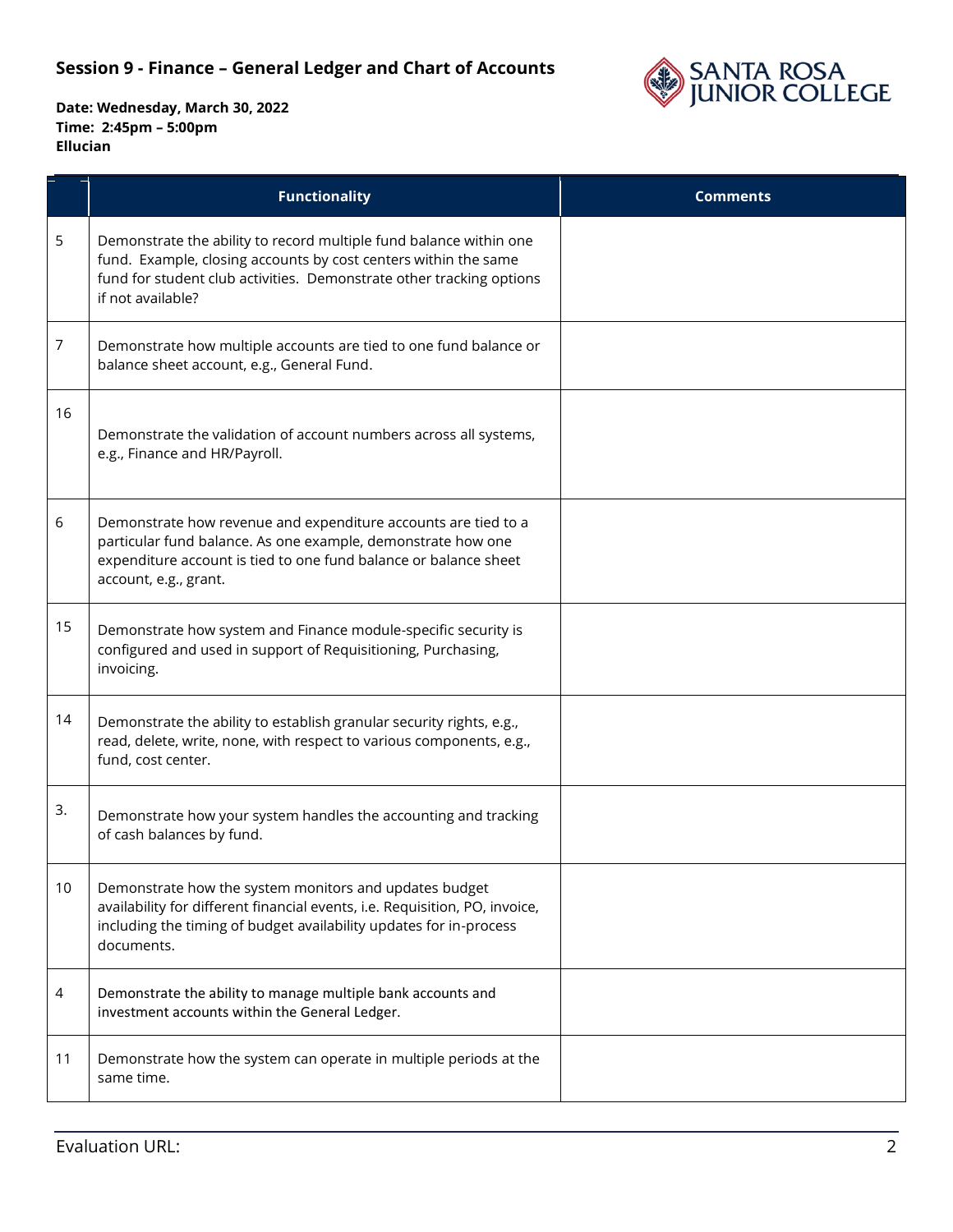

|     | <b>Functionality</b>                                                                                                                                                | <b>Comments</b> |
|-----|---------------------------------------------------------------------------------------------------------------------------------------------------------------------|-----------------|
| 12  | Demonstrate how the system can operate in two different fiscal years<br>at the same time, e.g., 13th month closing and first month of the<br>following fiscal year. |                 |
| 24  | Demonstrate accounting for and tracking of endowments                                                                                                               |                 |
| 13f | <b>Endowment account Creation</b>                                                                                                                                   |                 |
| 25  | Demonstrate accounting for investment allocations and pledge<br>receivables for endowments                                                                          |                 |
| 9   | Demonstrate the use of dollar fields within the General Ledger for<br>both of the following areas.<br>In particular, show how historical amounts are stored.        |                 |
| 9a  | Budget data, e.g., original, revised                                                                                                                                |                 |
| 9b  | Encumbrances and requisitions                                                                                                                                       |                 |
| 21  | Demonstrate the ability to generate a budget-to-actual report for a<br>user-defined period of time.                                                                 |                 |
| 22  | Demonstrate the downloading of budget data into an MS Excel®<br>spreadsheet.                                                                                        |                 |
| 18  | Demonstrate the generation of financial statements based upon the<br>COA structure and the mechanism for mapping accounts to financial<br>statements.               |                 |
| 17  | Demonstrate the generation of mandated/required GASB related<br>financial statements.                                                                               |                 |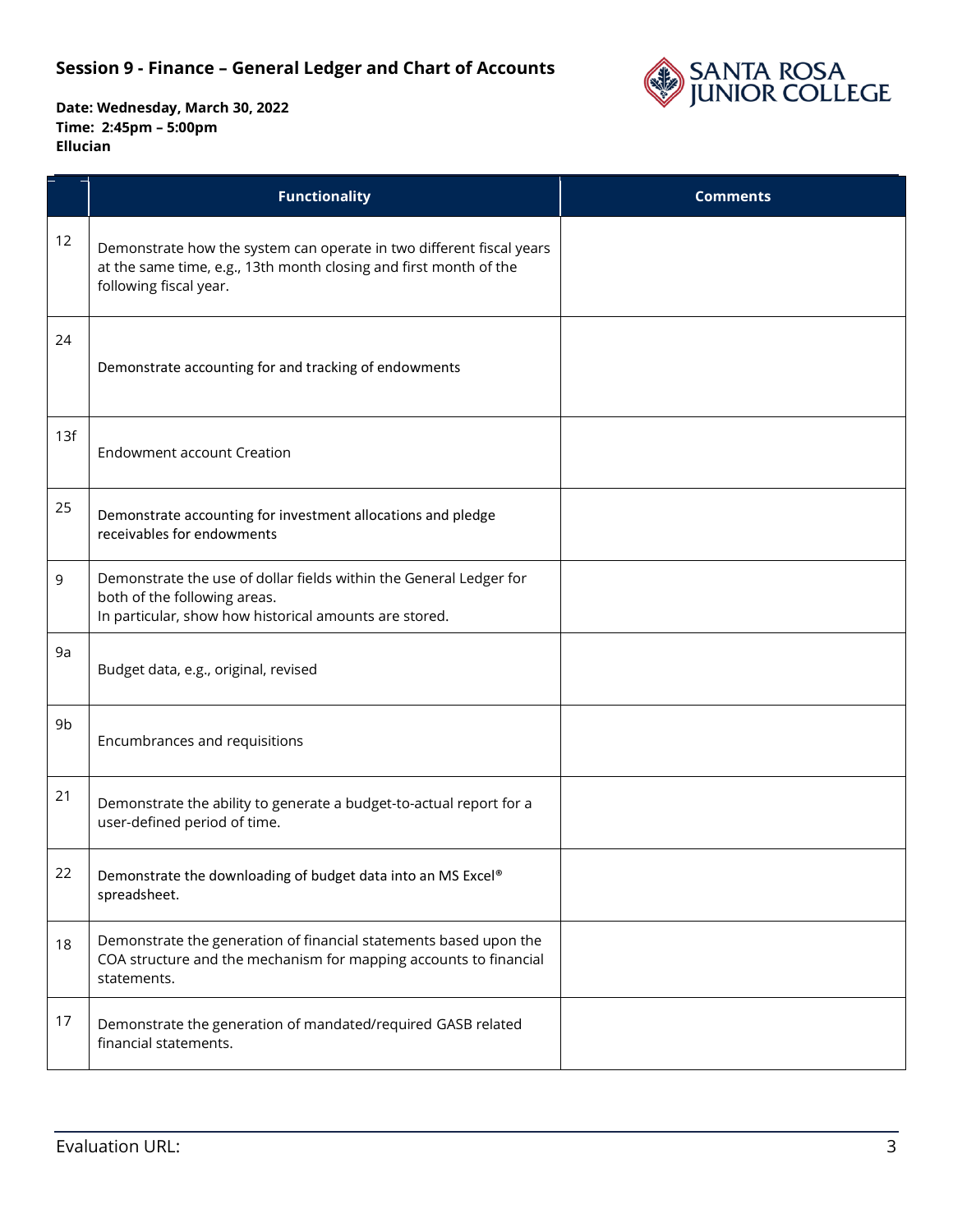

|    | <b>Functionality</b>                                                                                                                                                                                              | <b>Comments</b> |
|----|-------------------------------------------------------------------------------------------------------------------------------------------------------------------------------------------------------------------|-----------------|
| 23 | Demonstrate the ability to upload/download information into/from<br>other systems                                                                                                                                 |                 |
| 20 | Demonstrate the ability for authorized end-users to view multiple<br>years of budget data and do comparative analysis. Also, demonstrate<br>the ability to compare/contrast actual vs. budget for multiple years. |                 |
| 19 | Demonstrate the ability for authorized end-users to view budgets<br>including drill-down capability for transactions.                                                                                             |                 |
|    | Demonstrate the ability to see adopted, current budget, YTD actual<br>expenses, encumbered totals, and unexpended balances for a user-<br>specified period of time                                                |                 |